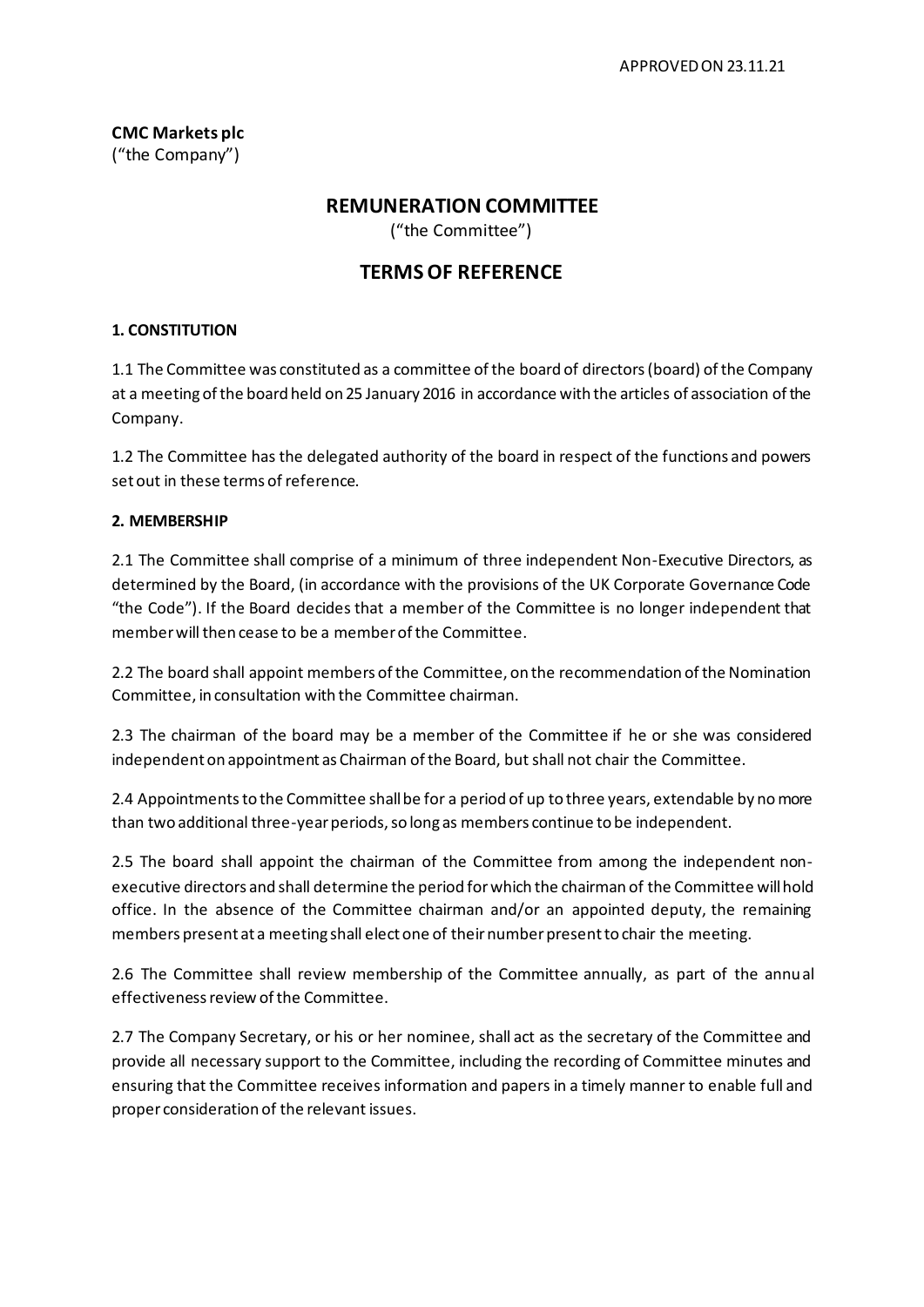### **3. MEETINGS: ATTENDANCE, NOTICE, QUORUM ANDVOTING**

3.1 The Committee shall meet at least two times a year and additionally as and when required.

3.2 Outside of the formal meeting programme, the Committee chairman shall maintain a dialogue with key individuals involved in the Company's governance, including the board chairman, the chief executive, the finance director, the external audit lead partner and the head of internal audit.

3.3 Only Committee members have the right to attend and vote at Committee meetings. However, other individuals such as the Chairman (if not a member), the Chief Executive Officer, the Head of Human Resources, Finance Director and external advisers may be invited to attend meetings of the Committee by invitation. Other non-members may be invited to attend all or part of any meetings as and when necessary. The Committee chairman shall have the discretion to decide who, other than the Committee members, shall attend and address Committee meetings.

3.4 The secretary of the Committee shall ascertain, at the beginning of each meeting, the existence of any conflicts of interest and minute them accordingly.

3.5 Committee members shall be deemed to meet together if they are in separate locations but are linked by conference telephone or other communication equipment which allows those participating to hear and speak to each other.

3.6 Meetings of the Committee shall be called by the secretary of the Committee at the request of any of its members.

3.7 Unless otherwise agreed, notice of each meeting confirming the venue, time and date, together with an agenda of items to be considered, shall be sent to each member of the Committee and any other person invited to attend, at least three days prior to the meeting. Supporting papers shall be sentto Committee membersand to other attendees as appropriate, atthe same time, but Committee papers may be forwarded at shorter notice with the approval of the Committee chairman.

3.8 The quorum necessary for the transaction of business at a Committee meeting shall be two members for the duration of the meeting.

3.9 A duly convened Committeemeeting atwhich aquorumis presentshall be competentto exercise all or any of the authorities, powers and discretions vested in or exercisable by the Committee.

3.10 Each Committee member shall have one vote which may be cast on matters considered at the meeting. Votes can only be cast by members attending a Committee meeting.

3.11 If a matter that is considered by the Committee is one where a Committee member, either directly or indirectly has a personal interest, that member shall not be permitted to vote on that matter.

3.12 Except where he has a personal interest, the Committee chairman shall have a casting vote.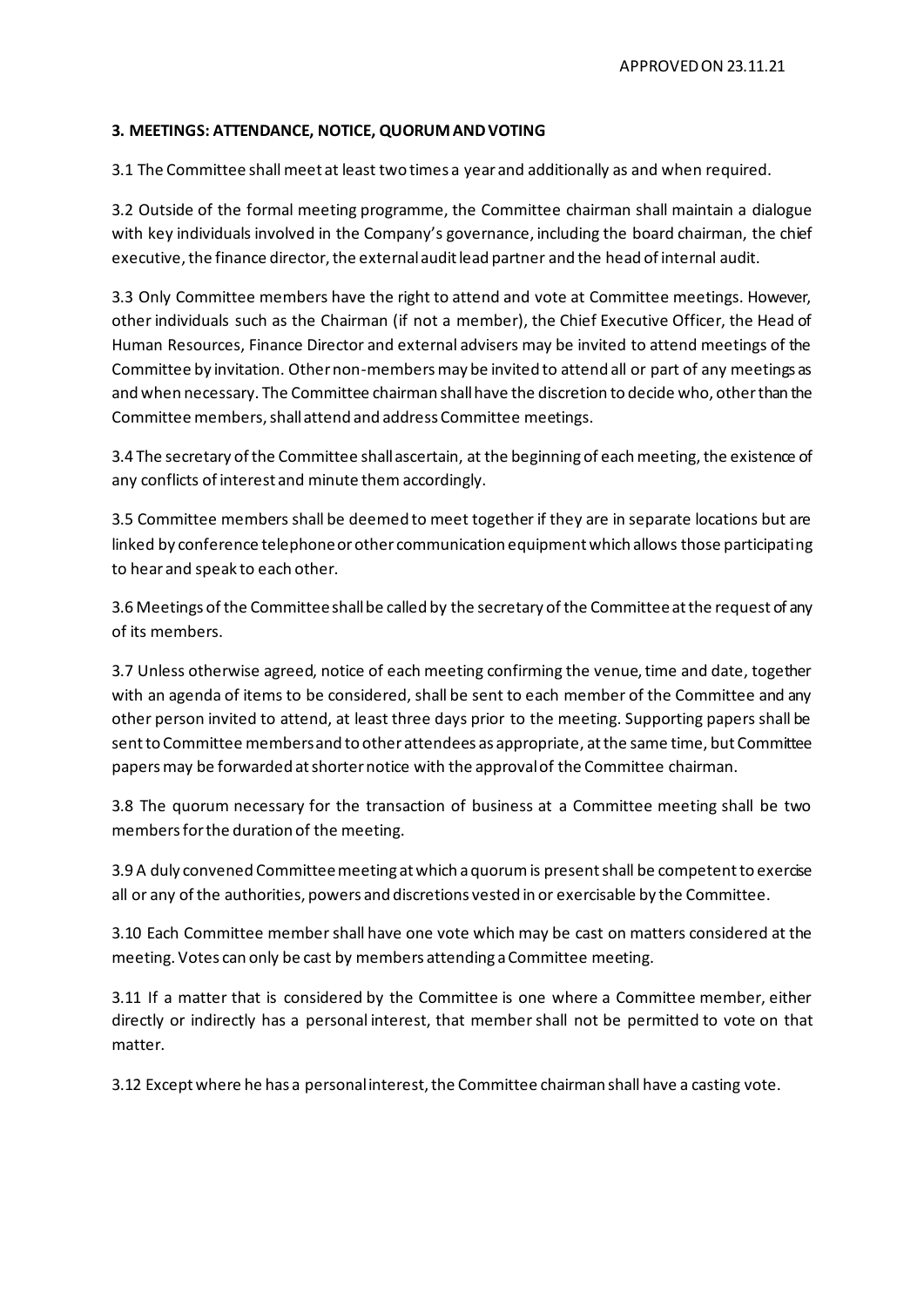### **4. ROLE AND RESPONSIBILITIES**

The Committee shall carry out the following duties for the Company and its subsidiaries, including CMC Markets UK plc, (the "Group") as appropriate:

4.1 Be responsible for determining the remuneration policy and framework, and setting the remuneration for all executive directors, members of the Senior Leadership Team, the Company Secretary and the Chairman of the Board, including pension rights, benefits entitlements and any compensation payments (the 'Directors Remuneration Policy'). The Board, excluding the nonexecutive directors, should determine the remuneration of the non-executive directors within the limits set in the Articles of Association. No director or member of the Senior Leadership Team shall be involved in any decisions as to their own remuneration;

4.2 The objective of the Directors Remuneration Policy shall be to attract, retain and motivate executive management ofthe quality required to promote the long termsuccess ofthe company and to encourage enhanced performance without, in the view of the Committee, paying more than is necessary, having due regard to views of shareholders and other stakeholders.

4.3 In determining the Directors Remuneration Policy the Committee should take into account all factors which it deems necessary including the interests of shareholders including:

(i) the remuneration arrangements and workforce policies and practicesforemployees below Senior Leadership Team level;

(ii) ensure that the remuneration framework is compatible with the Company's risk appetite and with the assistance of the Group Risk Committee ensure that the risks associated with the Directors Remuneration Policy and associated schemes are adequately monitored and controlled, including

- a) Ensuring greater alignment between risk and reward;
- b) Discouraging excessive risk taking an short termism;
- c) Encouraging more effective risk management;
- d) Supporting positive behaviours and a strong and appropriate culture; and
- e) Ensuring the remuneration framework leads to appropriate outcomes, to the extent that it can be demonstrated that governance arrangements are effective at identifying, managing and mitigating the risk of harm that inappropriate incentives may cause;

(iii) have regard to the Company's short and long-term strategic objectives and overall performance;

(iv) determine an appropriate balance between fixed, short-term and long-term performancerelated remuneration.

(v) ensure a significant proportion of remuneration designed to promote the long-term success of the Company.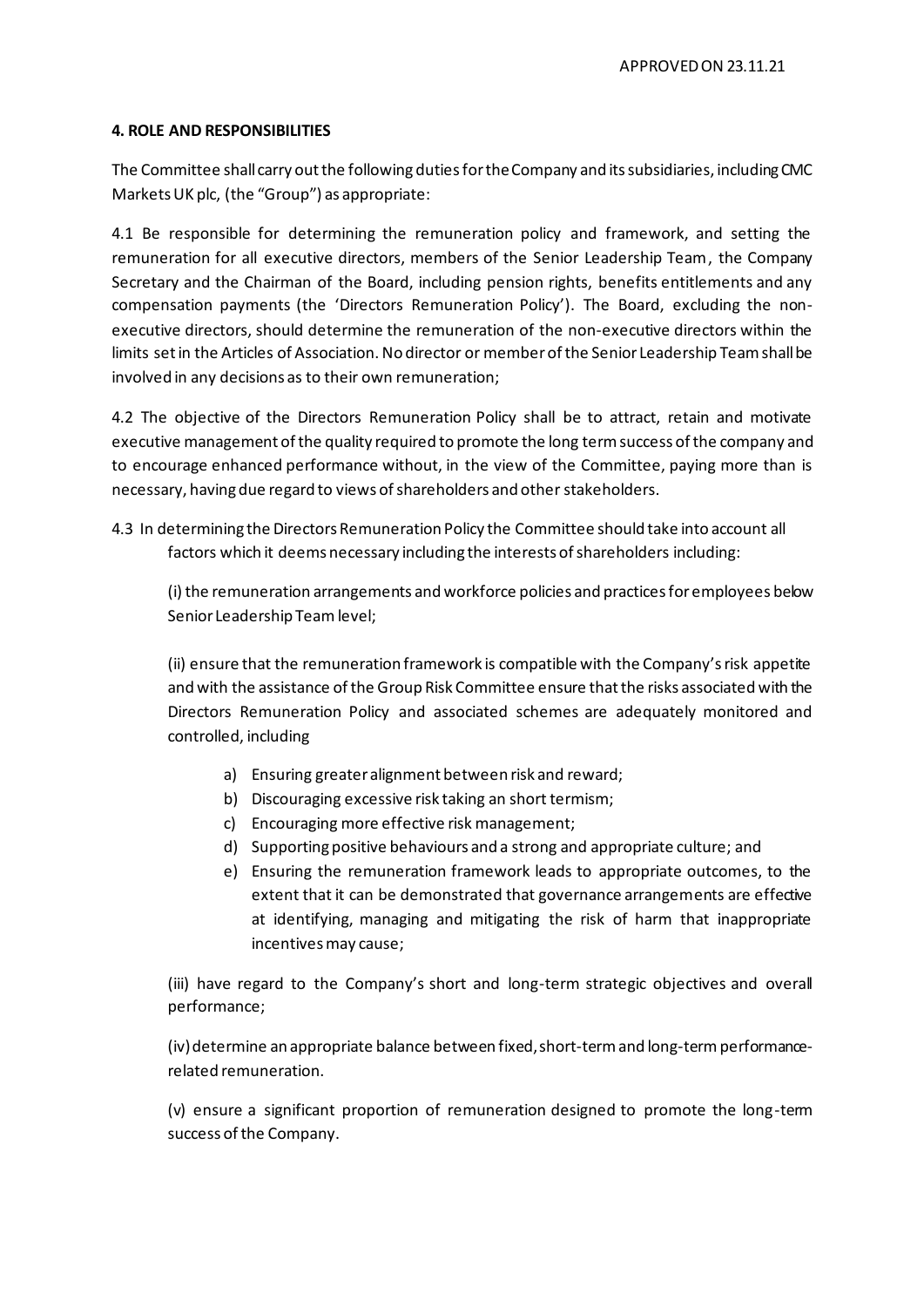4.4 To ensure that the directors' remuneration report includes the information on directors' remuneration required to be disclosed by the Companies Act 2006 (including regulations made thereunder), the Code, the Listing Rules and any other relevant statutory, regulatory or governance codes;

4.5 To review the ongoing appropriateness and relevance of the Directors Remuneration Policy;

4.6 Oversee and review periodically for adequacy and effectiveness the Group's remuneration framework, remuneration philosophy, workforce policies and practices as they relate to employees below the executive director and Senior Leadership Team level (the "Group Remuneration Policy"). This includes both fixed and any material variable components and/or schemes which may have the effect of creating inappropriate incentives resulting in the risk of harm, and any material change to the remuneration of Code Staff. The Group Remuneration Policy should be taken into account when setting the policy for director remuneration. In overseeing and reviewing the Group Remuneration Policy the Committee may invite input from the Head of Human Resources and have authority to request reports and analysis to provide relevant insight on remuneration arrangements below Senior Leadership TeamLevel. Such reportsmay include but are notlimited to, reports on fair pay, diversity, incentive arrangements, total pay opportunities and bonus payouts for employees below Senior Leadership Team t level etc;

4.7 To approve the design and determine targets for performance related pay schemes operated by the Company and approve the total annual payments made under such schemes;

4.8 When setting the remuneration policy for directors and Senior Leadership Team, review and have regard to pay and employment conditions across the Group, especially when determining annual salary increases;

4.9 To review and recommend the design of allexisting and new cash bonus and share incentive plans for approval by the Board and shareholders:

(i) determine policy for the grant of awards/options to Executive Directors and Senior Leadership Team of the Company, to ensure that they are provided with appropriate incentives consistent with the Company's policy as stated in the directors' remuneration report for the Company's last audited financial year;

(ii) set appropriate performance targets and metrics (where appropriate) in connection with the awards and options;

(iii) approve all and any awards/options to Executive Directors and Senior Leadership Team each year, including consideration of the quantum of grants and vesting schedules;

(iv) determine with the Committee's independent remuneration consultants and Auditors, whether such performance targets have been satisfied;

(v) any amendments to the awards and plans prior to obtaining any necessary shareholder approval; and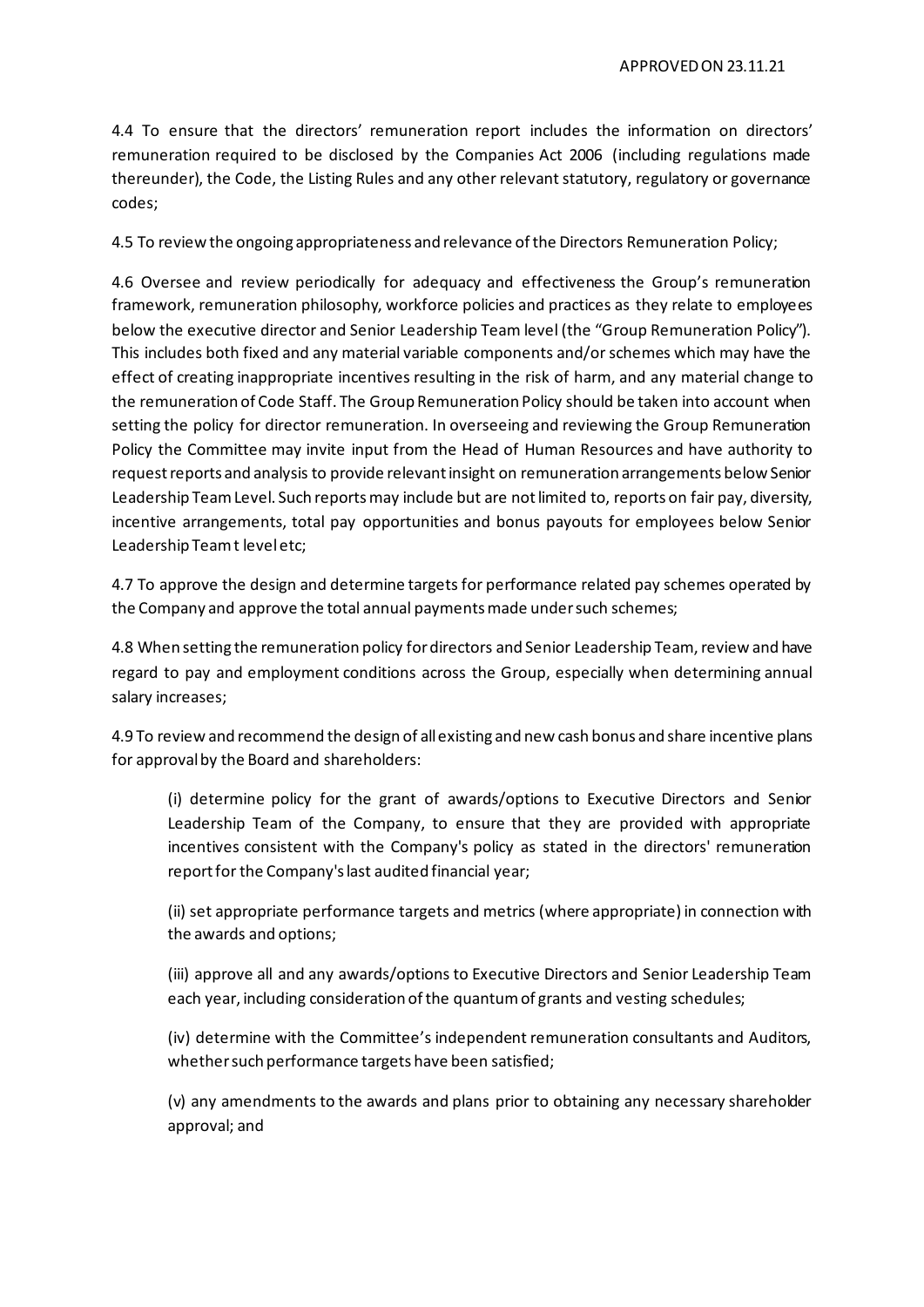(vi) exercise any discretion specified in the rules of the plans and generally oversee the administration of the plans offered to executive directors and Senior Leadership Team.

4.10 To determine the policy for, and scope of, pension arrangementsforeach ExecutiveDirector and other members of the Senior Leadership Team;

4.11 Apply appropriate safeguards, including relevantwithholding and recovery provisions, in respect of the performance-related payments to Executive Directors and Senior Leadership Team;

4.12 To be able to demonstrate that its decisions are consistent with a reasonable assessment of the Group's financial situation and future prospects;

4.13 Review and note annually the remuneration trends across the Group;

4.14 To obtain reliable, up-to-date and relevant information about remuneration developments, trends, industry guidance and market competitiveness with other companies. The Committee shall have full authority to commission any reports or surveys as it considers necessary to fulfil its obligations;

4.15 To ensure that contractual terms on termination, and any payments made, are fair to the individual, and the Company, that failure is not rewarded and that the duty to mitigate loss is fully recognised;

4.16 Within the terms of the agreed Directors Remuneration Policy, and in consultation with the Chairman and/orChief Executive Officer(as appropriate) determinethe totalindividualremuneration package of each executive director and other Senior Leadership Team members including fees and expenses, bonuses, incentive payments and share options or other share awards;

4.17 In determining such packages and arrangements, to give due regard to any relevant legal requirements, the provisions and recommendations in the Code and the UK Listing Authority's Listing Rules and associated guidance;

4.18 To oversee any major changes in employee benefits structures in the Group;

4.19 To agree the policy for authorising claims for expenses from the Board directors;

4.20 To appoint independent consultants and make a statement in the Company's Annual Report and Accounts identifying such consultants and whether they have any other connection with the Company;

4.21 To be responsible for establishing the selection criteria, selecting, appointing and setting the terms ofreferencefor any remuneration consultants whoadvise theCommitteeand to obtain reliable, up-to-date information about remuneration in other companies of comparable scale and complexity. The Committee shall have full authority to commission any reports or surveys by remuneration consultants which it deems necessary to help it fulfil its obligations; and

4.22 Approve service agreements and all material amendments thereto.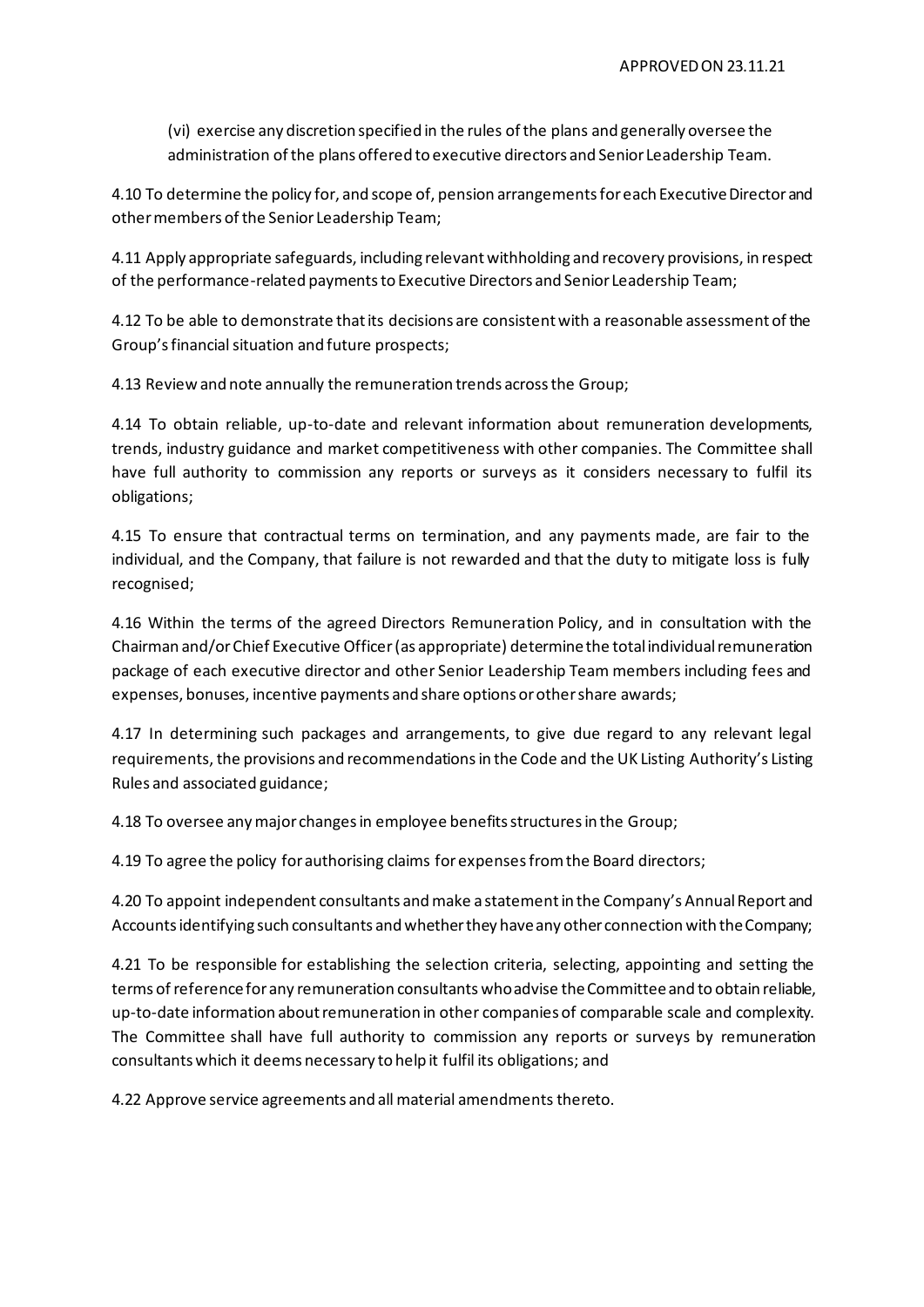### **5. MINUTES OF MEETINGS**

5.1 The Company Secretary (or his or her nominee) shall minute the proceedings and resolutions of all Committee meetings, including the names of those present and in attendance.

5.2 Draft minutes of Committee meetings shall be circulated promptly to all Committee members.

5.3 A resolution in writing and signed by all Committee members will be as effective as a resolution passed at a Committee meeting. Any written resolution shall be tabled and noted at the next meeting of the Committee.

### **6. ANNUAL GENERAL MEETING**

6.1 All Committee members shall attend the annual general meeting and the Committee chairman (or other appropriate member) shall be available to respond to any shareholder questions on the Committee's activities and areas of responsibility.

### **7. REPORTING RESPONSIBILITIES**

The Committee shall:

7.1 Report to the board on its proceedings after each meeting on all matters within its duties and responsibilities and the minutes of all Committee meetings shall be made available to all Board members, unless the Committee Chairman deems this inappropriate;

7.2 Prepare a formal report to shareholders on its activities to be included in the Company's annual report:

(a) Ensure provisions regarding disclosure of information as set out in the Large and Mediumsized Companies and Groups (Accounts and Reports) Regulations and the UK Corporate Governance Code, are fulfilled and produce a Remuneration Report in the Group's annual report and accounts;

(b) Ensure that the relevantshareholder approvals are sought on the Remuneration Report at the Annual General Meeting; and

(c) If the Committee has appointed remuneration consultants, the above report on the Group's remuneration policy should identify such consultants and state whether they have any other connection with the company.

7.3 Make whatever recommendations to the board it deems appropriate on any area within its remit where action or improvement is needed;

7.4 Where disagreements between the Committee and the board cannot be resolved, report the issue to the shareholders as part of the report on the Committee's activities in the annualreport;

7.5 Through the Chairman of the Board, ensure that the Group maintains contact as required with its principal shareholders about remuneration; and

7.6 Make available to shareholders these terms of reference by placing them on the Company's website.